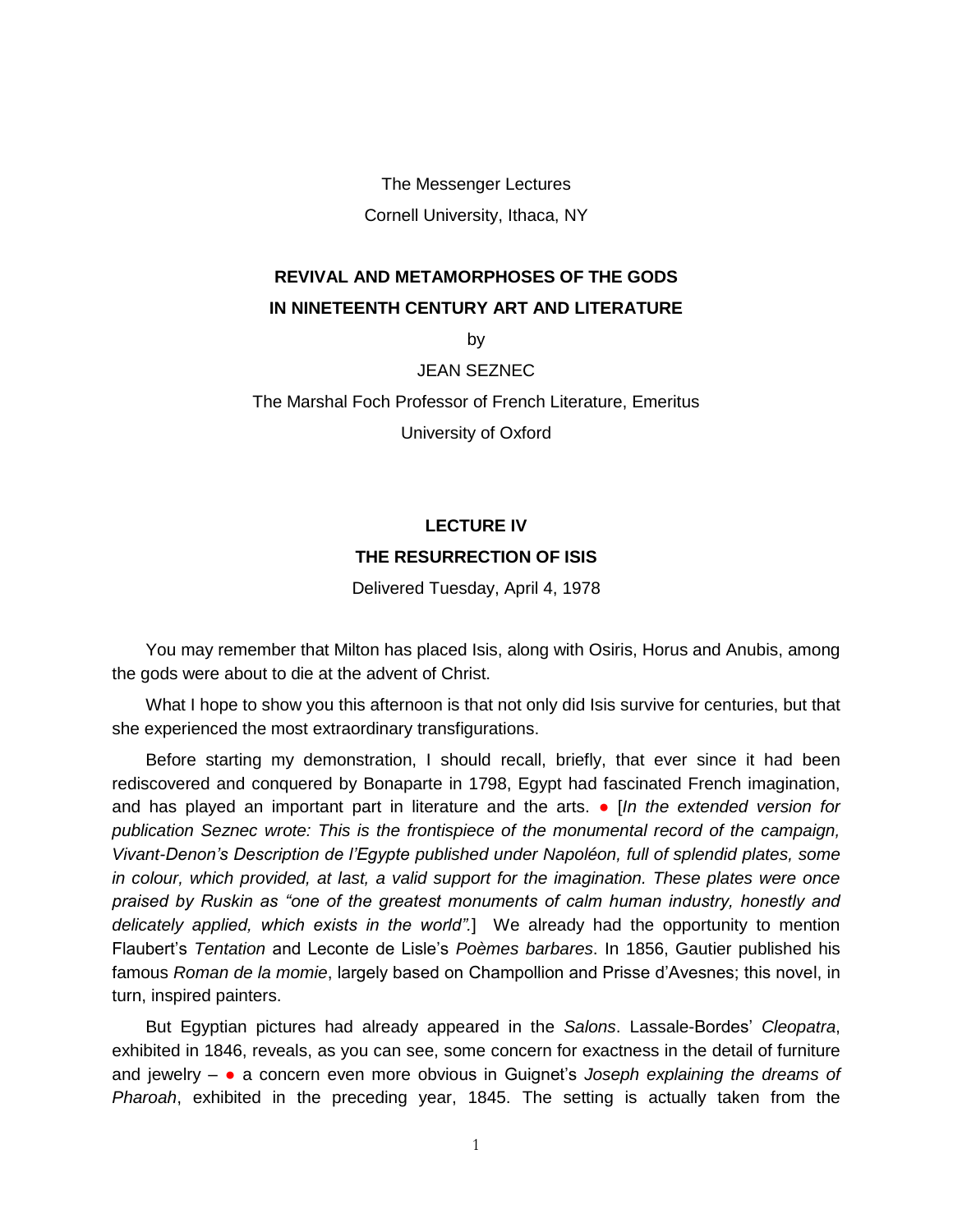frontispiece of the *Grande Description* [we have just seen]: the columns are those of the Isis temple at Philae; behind the throne of Pharaoh is the zodiac of Denderah.

This attempt at archaeological accuracy was bound to fail, according to Baudelaire. "M. Guignet, he wrote, has borrowed some motifs from Egyptian sculptures and mosaics, and he has coloured them on papyrus; but wherever he draws his models from, M. Guignet can only do a Guignet".

Music, too, had been affected by the Egyptian fashion. Rossini's *Mosè in Egitto*, when it was performed in Paris in 1852, made Gautier delirious with visions of crouching sphinxes, obelisks and hypogea. Let us remember also, that it was a French Egyptologist, Mariette, who gave Verdi the subject of *Aïda*, which should have been performed in the new Opera house in Cairo, on the occasion of the opening of the Suez Canal.

Now what about Isis? ● She had lived on all through the Middle Ages, in the most improbable places. The Centaur, as we saw the other day, had found a shelter in the Chartres Cathedral. Isis managed to find an even earlier shelter in another cathedral, Aix-la-Chapelle, where she appears on an ivory plaque decorating the ambo, or pulpit, of an XIth century Germanic emperor, Henry II.

How did she ever get there?

She is represented with several attributes, among them a ship – which indicates that she is the Isis of Pharos, the patroness of the famous lighthouse in Alexandria. In Hellenistic times, her cult, Hellenized by the Greeks in Egypt, spread throughout the Greco-Roman world, precisely in the wake of her ships. She became, in fact, the darling of that world: she had sanctuaries everywhere it the Roman empire, including in Gaul – and of course the paraphernalia of her cult, her portraits, her statuettes, were also exported by the Alexandrian ships.

But she survived for more centuries under many other garbs. ● During the Quattrocento, Pinturicchio painted her in the Pope's apartment as a wise and benevolent queen, seated on a throne between Moses and Hermes Trismegistus. At the end of the XVIIIth century one could still hear, in Mozart's *Magic Flute* the invocations of her priests. In the early XIXth century she turned up again,  $\bullet$  this time in the frontispiece of a history of freemasonry.

And now comes the time when she will be truly reincarnated at the hand of two major French writers, Nerval and Michelet.

• Their notion of the goddess was originally derived from documents – texts and pictures.

Nerval's source is a late one: Apuleius' *Metamorphoses*, or *The Golden Ass*. You know the story. A young man, Lucius, is changed by a witch into a donkey. He then appeals to Isis for help; and one night, by moonlight, Isis appears to him in a dream – and the next day, on the occasion of the procession of the goddess, he is restored to his human form; after which he is initiated into the mysteries of Isis and becomes, for some time, one of the servants of her temple.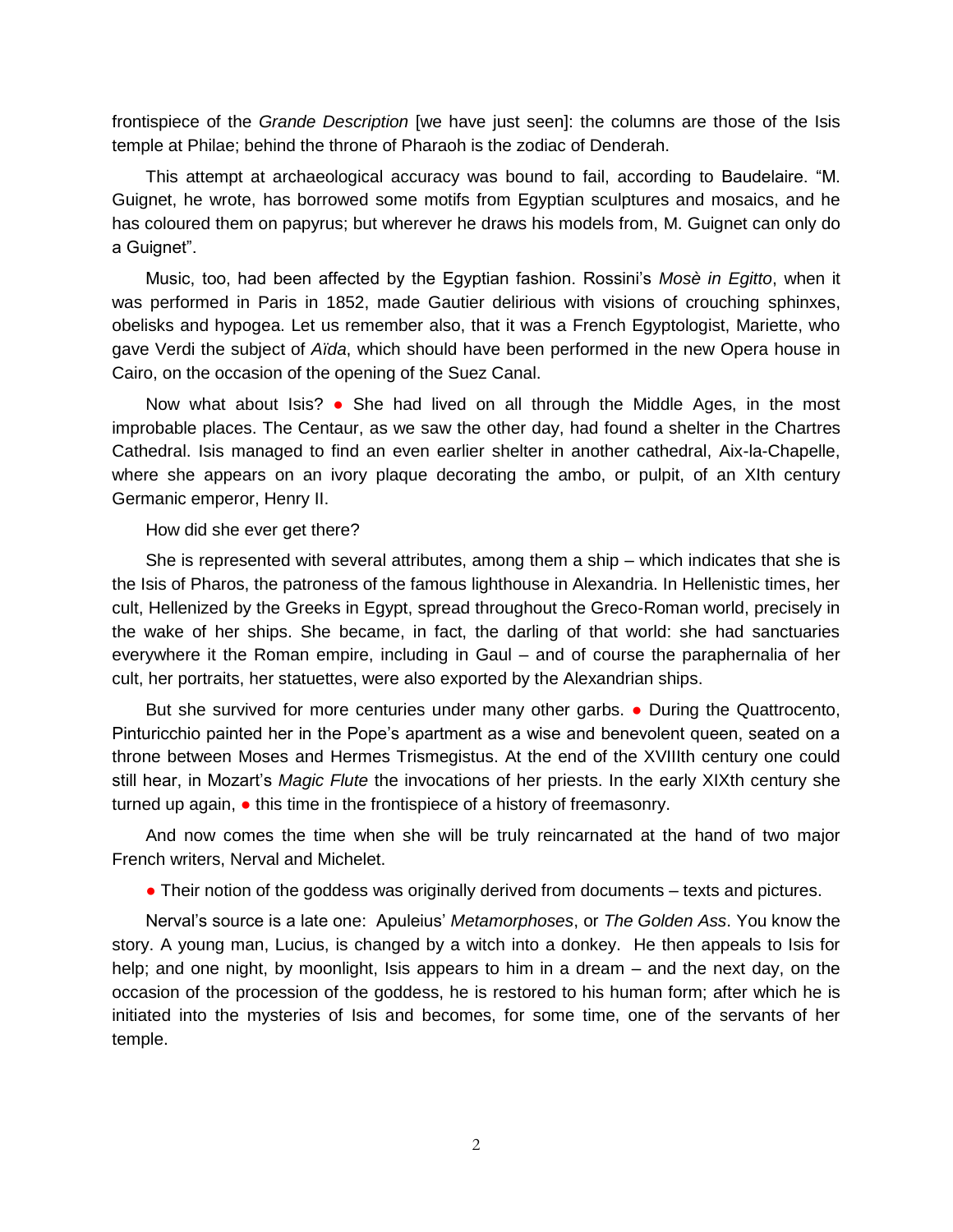Now Nerval was deeply impressed by two features in that story. One is the goddess's answer to Lucius' invocation. He had invoked her under various names, as he did not know which one to use:

"O blessed Queen of Heaven, whether thou are Dame Ceres, or whether thou art the Celestial Venus … or whether thou art the sister of the god Phoebus, and art thou adored at the sacred places in Ephesus", etc.

He does not, however, mention Isis by name. When she appears, she reveals to him that she is all these goddesses in one:

"My divinity is adored throughout the world, and under many names. The Phrygians call me Mother of the Gods, the Athenians Minerva, the Eleusinians Ceres; some Juno, others Bellona, others Hecate, others Rhamnusia – but the Egyptians call me by my true name: Queen Isis".

And indeed, as Nerval himself comments in the short story entitled *Isis*, during the last period of paganism, through the process of syncretism which tended to unify various mythological conceptions, the Egyptian goddess had absorbed all others.

● This picture is taken from the *Oedipus Aegyptiacus*, where the Jesuit father Athanasius Kircher claimed to have deciphered the most enigmatic of Egyptian symbols: you can see that he lists the symbolic meaning of the attributes of the Apuleian Isis, as well as her various names. Now Nerval had perused the *Oedipus Aegyptiacus*; he had developed an early passion for productions of this kind – that is, of esoteric character. He had fed, for instance, on Dom Pernety's *Dictionnaire mytho-hermétique* and on his *Fables égyptiennes*; he had plumbed their allegories. Any book dealing with secret doctrines and societies would appeal to him. He found in abbé Terrasson's *Sethos* the origins of the Masonic ritual. As we know, the Isiac mysteries served as a prototype of that ritual – and *Sethos* is the main source of *The Magic Flute*.



Isis from Kircher's *Oedipus Aegyptiacus* (1652) Sackler Library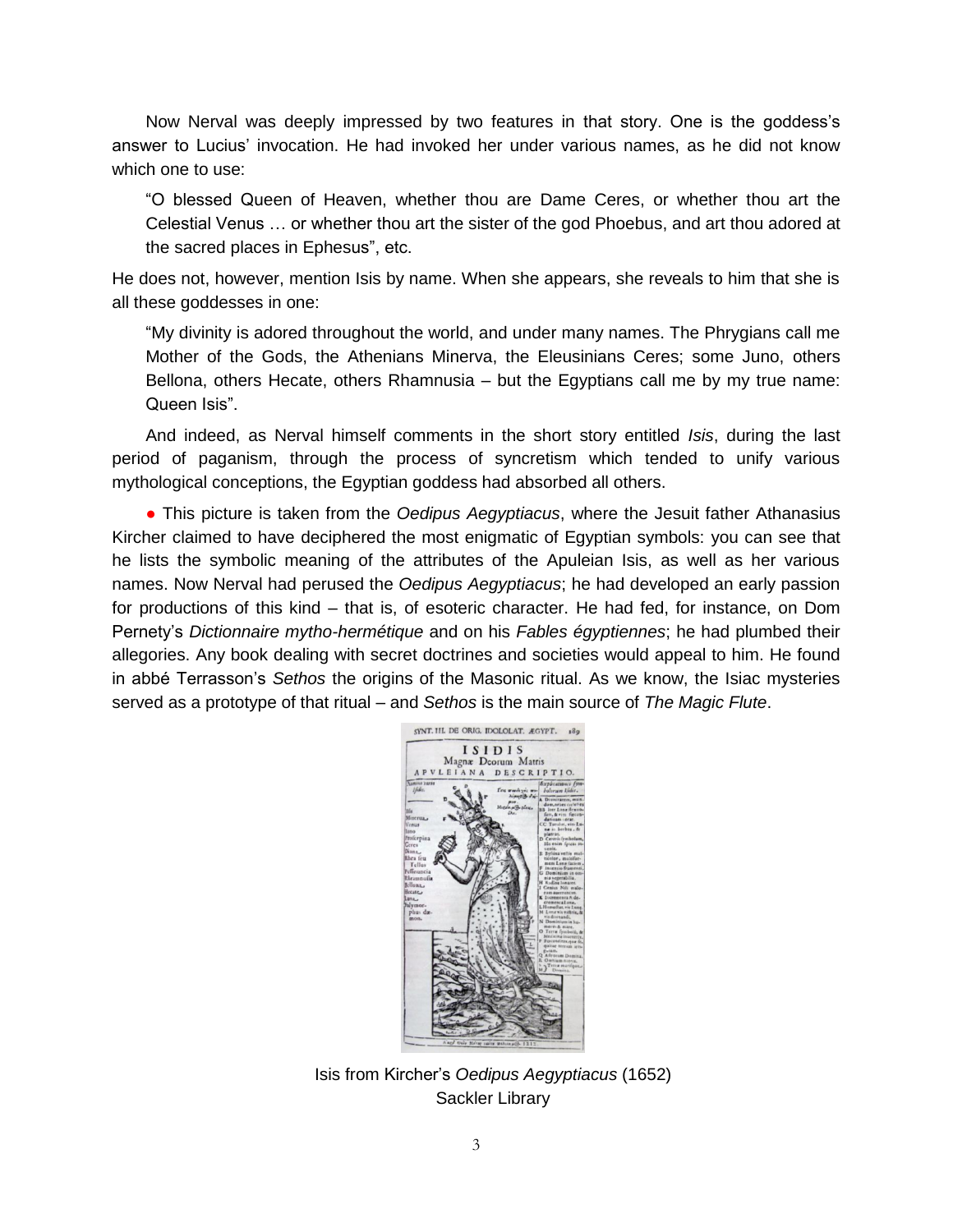This is another feature of the *Golden Ass* which fascinates Nerval : it is a book of initiation. When Lucius, through a miracle, has resumed his human form, he is taken into the temple of Isis, and there is gradually introduced to the most secret ceremonies of her cult.

Nerval had visited Egypt. He actually went down inside one of the great pyramids – which he believed to be religious monuments. He describes the lower gallery – one hundred feet below the ground, he says – where the trials of the neophytes were held before they were admitted (forty days afterwards) to see the unveiled statute of Isis. Nerval even expressed the wish that *The Magic Flute* could be performed, one day, inside the pyramid.  $\bullet$ 

Curiously enough, it was in Italy that he discovered the goddess. In a short story, *Octavie*, he tells us how, after having seen the ruins of Herculaneum, he went to visit Pompeii with an English girl. Together they came to the temple of Isis "There", Nerval says, "I was able to explain to my companion the details of the ritual, and of the offices, which I had read in Apuleius. She herself insisted in playing the part of the goddess – and I assumed the role of Osiris. I was the interpreter of the divine mysteries".

This is the temple of Isis as it was in 1780 when it was drawn by Desprez – and probably as Nerval saw it. Nerval claims, in fact, that he was a witness to a scene of initiation. In another short story, entitled *Isis*, he reports that one of the ambassadors to the Court of Naples • once gave a kind of fancy dress party, designed to revive the physiognomy of the town in classical antiquity; but the most curious part of the festival took place [here] in the evening, in Pompeii, in the very temple of Isis where the solemn liturgy of the goddess was performed.

Here, however, Nerval was drawing from a German source, Böttinger's *Die Isis Vesper*, published in 1809, rather than from his personal experience; but he kept dreaming about these mysteries.

• He might have looked, besides Desprez's reconstitution, at another imaginary scene which is set, this time, in Egypt, in the great temple at Denderah (a plate of the great *Description*).

• Or he might have looked at a genuine document, the famous fresco from Herculaneum.

• However, what his heart was really longing for was the goddess herself, grave, motherly, benevolent, as he had seen her in the Museum at Naples.

Here comes the strangest part of the story, and the most poignant one.

In commenting upon Apuleius' tale, recent scholars have stressed its autobiographical character: it is the record of a conversion – the passage from a sinner's miserable condition to a pure and sanctified life. The feeling of Lucius for Isis is an impassioned tenderness, an intense devotion. He feels that he must be loved by the goddess, since she sought him out in his misery – and, once admitted into her temple, he derives an ineffable delight from the contemplation of her image.

This personal link also exists between Nerval and Isis, even more intimately, but with tragic overtones.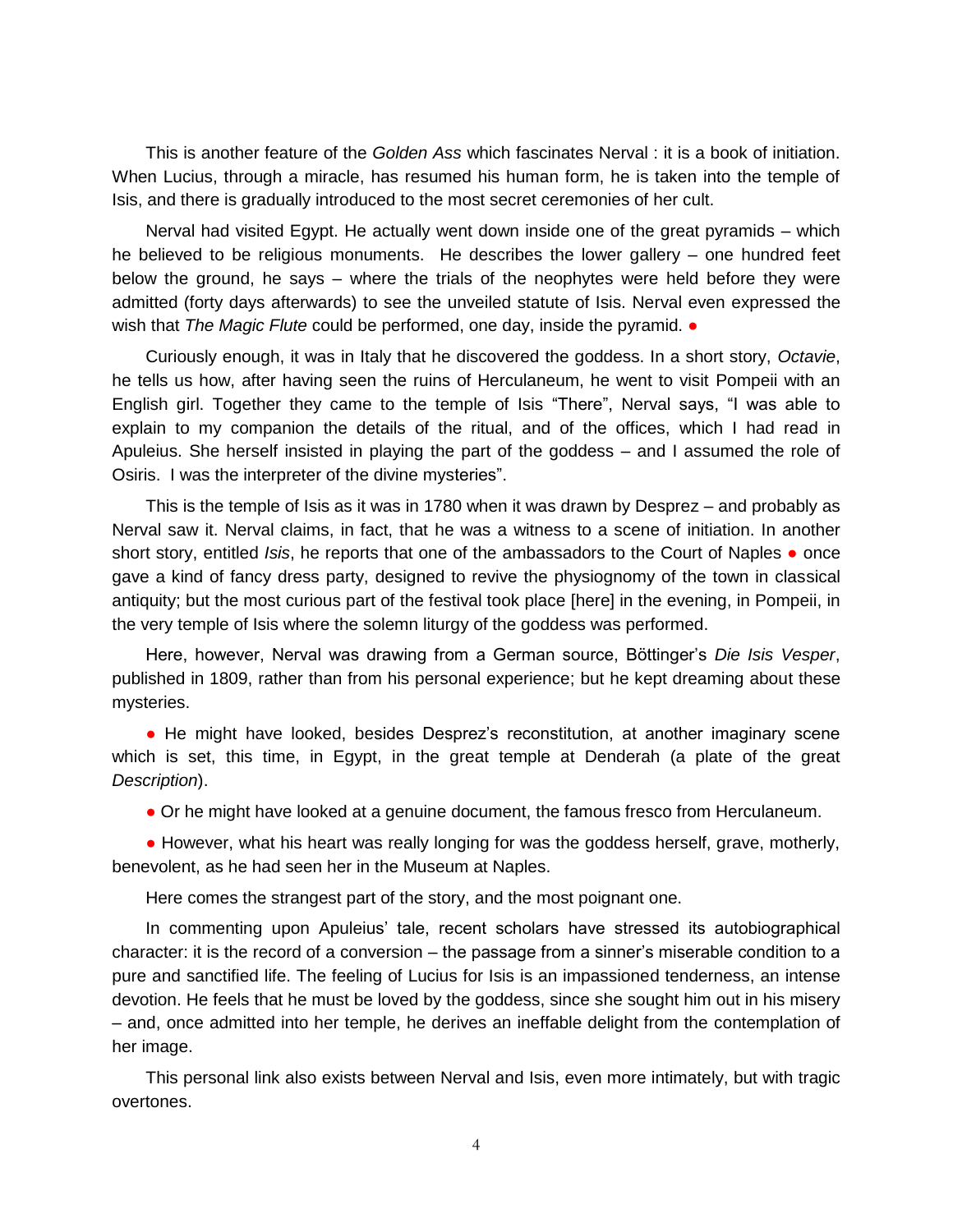Nerval's *Aurélia* is the record of a dream – a heart-rending record, since the man who wrote it was already a prey to insanity (he had to be placed in a mental home) and on his way to suicide. *Aurélia* dates from 1855. In that same year, on a winter night, Nerval's body was found hanging from a lamp-post in a sordid alley in Paris.

This last work had really been a desperate attempt to reach the other world, a descent in pursuit of his beloved dead, and also in hope of personal purification.

What were the visions which had assailed him when he was locked up in the mental home?

He saw, on the walls, a great mythological figure: Aurélia as a goddess, escorted by other divinities; then these divinities seemed to be merging, so to speak, into a single one. The syncretic process took place, not on the historical level, however, but on a purely personal one.

"I had a marvelous vision. It seemed to me that a goddess appeared who said: 'I am the same as Artemis, the same as the Virgin Mary, the same as your mother. I am also the same woman whom you have always loved. After each of the miseries and torments which you have undergone, I have shed one of my veils – and before long you shall see me as I am : the Eternal Isis.'"

"Je reportai ma pensée à l'éternelle Isis, la mere et l'épouse sacrée; toutes mes aspirations, toutes mes prières se confondaient dans ce nom magique; je me sentais reviver en elle – et parfois elle m'apparaissait sous la figure de la Vénus antique, parfois aussi sous les traits de la Vierge des Chrétiens. La nuit me ramena plus distinctement cette appartion chérie."

During the night, alas, there is also at his bedside, a woman in black with tears like diamonds in the empty sockets of her eyes. "I cried a long time, calling my mother by the names given to pagan divinities", and Isis warns him of more ordeals to come, and more sufferings, but she also promises ultimate redemption, and salvation. "La divinité de mes rêves m'apparut souriante et me dit: Il s'agit de faire ton salut."

This does not exhaust the account of Nerval's relation with Isis. I should have liked to quote at least some of his sonnets: *Les Chimères*, which are among the most perfect gems in French poetry; but we must move on to another Isis, resuscitated under a still more unexpected garb.

Michelet was a professional historian (he even was for a time keeper of the historical division of the National Archives). One would expect him to deal with ancient religions as a sober, objective scholar. Michelet, however, was never sober, and rarely objective: history, for him, was a personally, passionately relived experience.

When *Le Génie des Religions* appeared in 1842, Michelet, who was a close friend of Quinet, criticized his approach. Instead of isolating religions, and of subdividing them in order to show their influence on philosophy, on history, on poetry, etc., Quinet should have asked from each of them: "What remedy, what comfort, did you bring, in your days, to the souls of men? For religions are born of moral needs. *I* would have extracted them all from within…"

He felt that he was, in fact, uniquely qualified for the task – because, more than any of his contemporaries, he was affected by the twilight of the gods, and their ultimate extinction. "Do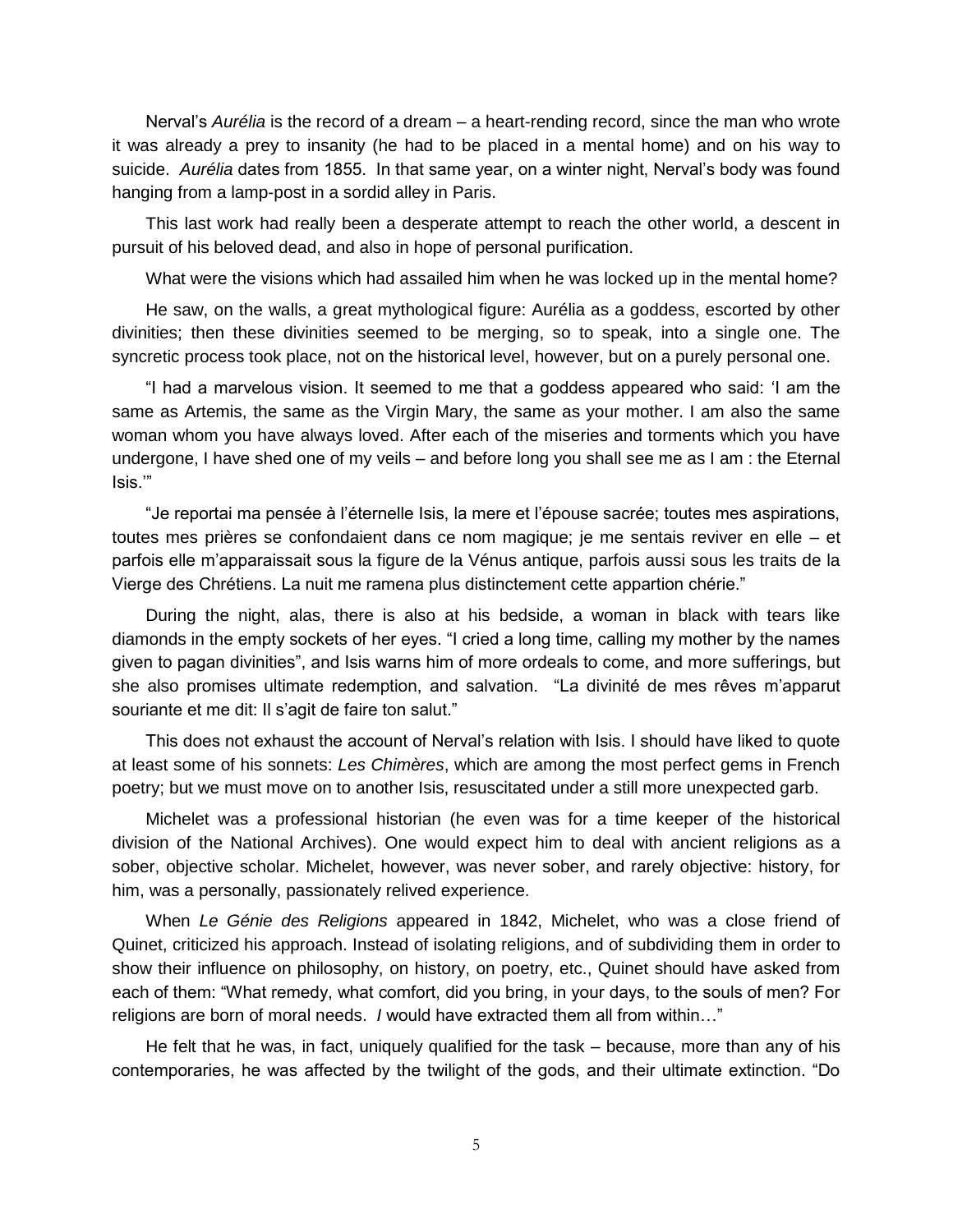you want to know", he wrote, "why I was so tender to the gods? Because, one after the other, they pass away".

Michelet then started dreaming of his own book – but he had already made several preliminary sketches for the work, and indeed completed parts of it. His dream was not fulfilled until 1864, when he published his *Bible de l'Humanité*. The original intention was educative. Michelet wanted to compose a sort of popular anthology, made of excerpts from the great religious texts of Persian, India, Judea – and of course Egypt. Although they belong to the remote past, these religions are still alive: they still contain a vital element, whereas present-day Christianity is really dying – or dead. That is why, in the age of revolutions, the masses, craving for that moral nourishment which can no longer be provided by the Gospel, should be put, so to speak, on an eastern diet. "Mort de la religion vivante; Vie des religions mortes" – such is the theme of Michelet's lectures at the Collège de France in 1848. Their anti-Christian bias is obvious. But in November of that same year, 1848, an event occurred which was to give an entirely new twist to the enterprise. Michelet, then fifty, met a girl thirty years younger, Athénaïs Mialaret, and married her almost immediately.

In one of his first love letters we read: "O ma fiancée! I am going to present you with a marvellous bouquet made of? Religions, now arranged in a different way – and with a different purpose."

The most conspicuous, the most vivid flower in the bunch is a lotus, I mean, Egyptian religion. Michelet's main authority on the subject is Plutarch's *On Isis and Osiris*. He draws from it with obvious predilection – and there is good reason for this. ● It is in Plutarch that the story of the goddess – *and of her husband* – is told in the most pathetic detail. Through the treachery of his brother Set, Osiris was nailed in a coffin, then murdered and dismembered. Isis sought for the pitiful remains of her husband, which had been scattered in the swamp along the Nile; she finally found them all, but one [*in a later version*: the genital organ which had been devoured by the fishes]. You can see her collecting the mutilated limbs in a fresco by Pinturicchio, in the Borgia apartments.

Now listen to Michelet's comment on this gruesome episode: "L'Egypte débordée dans l'amour, et l'amour physique, Isis poursuivant par delà la mort son Osiris et le membre aimé"! These expressions, which I find in a lecture given by Michelet in April 1849, make us suspect that the projected book on religions is now taking a turn away from the social and educative towards the erotic. Everything from now on will revolve around Athenaïs. "L'Egypte!" Michelet exclaims again, "l'Egypte où les maris sont obéissants aux femmes!"

Our suspicions are confirmed by Michelet's diaries, published only some twenty years ago: they contain some entries which it would be embarrassing to quote.

I don't have to explain, either, under whose influence two of Michelet's next books were written. The titles: *L'Amour* (1858), *La Femme* (1859) speak for themselves. The relevant point is that, once more, Isis plays a conspicuous part in *La Femme*. A whole chapter (chapter X) is dedicated to Egyptian religion – and this is how it begins: "La religion en Egypte est sortie tout entière du profond de la tendresse physique, de l'amour, et de la douleur". I would rather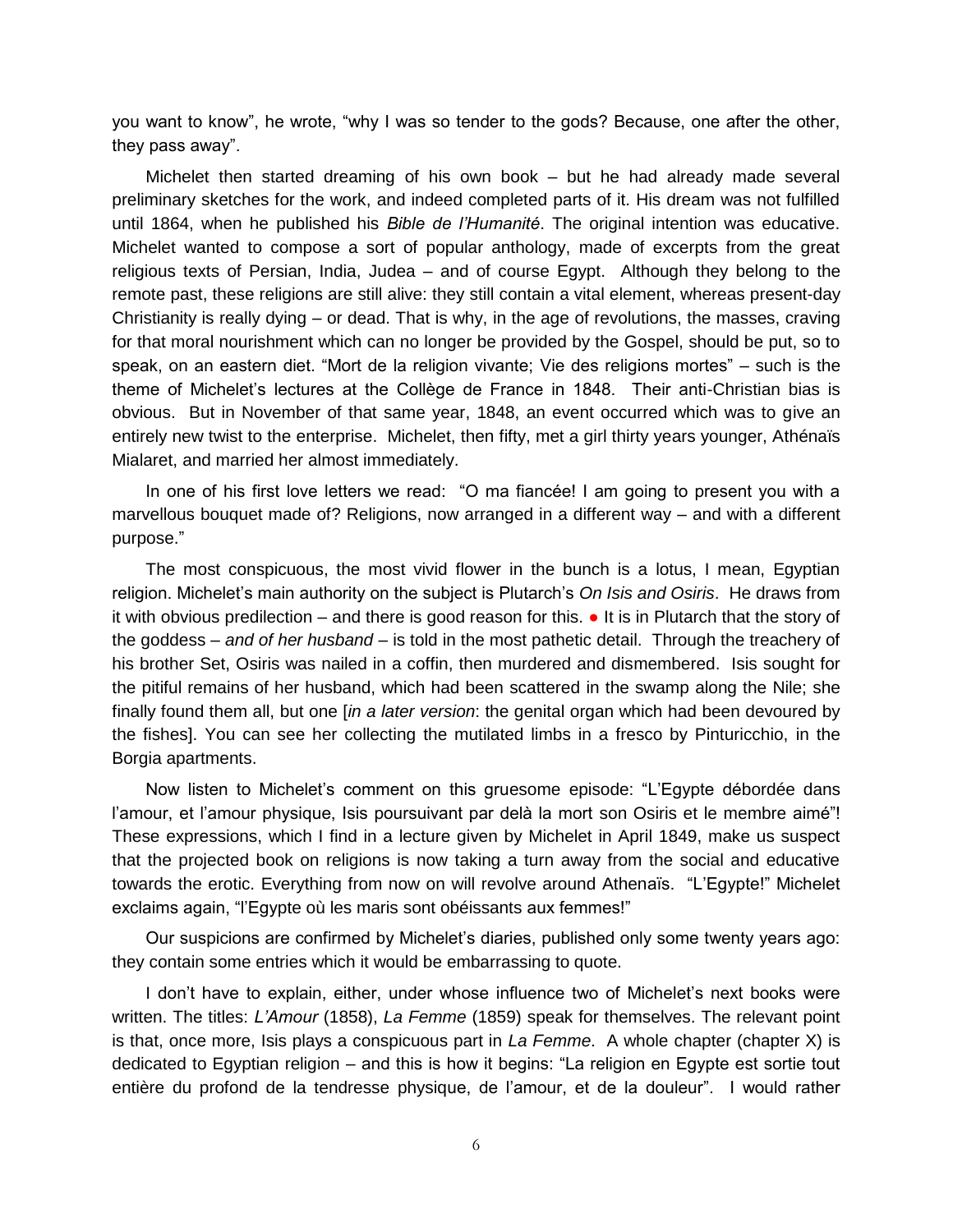suggest that the whole chapter has sprung from the feverish passion of Michelet's middle age. "Egypt", he says again, "was raving about her Isis" – "L'Egypte délirait de son Isis" – as Michelet was raving about his Athénaïs.

Yet, however coloured his vision was by his never-ending honeymoon, it would not be fair to ignore his genuine interest in the legend itself. He speaks in heartfelt accent of the quest of Isis the widow, searching among the reeds for the bleeding remains of her husband; and he echoes her lament – that ancient lament which has never ceased to be heard along the Nile:

"Isis s'arrache les cheveux en cherchant son Osiris. Cette douleur africaine, la plus naïve du monde, abandonée, sans orgueil, confie à toute la nature le cruel tourment de la veuve, son regret, son cuisant désir, la désolante impuissance où elle est de vivre sans lui. Elle toruve enfin de ses members que les flots ont emportés – elle va, pour les ravoir, jusqu'en Syrie, à Byblos, obtient qu'on lui restitute ce qui reste de debris. Un seul manque. Profond désespoir! Hélas, celui-ci, c'est la vie".

I know, Michelet continues, that commentators have interpreted this simple story in a symbolic sense, even in astronomical terms – but these are late additions, and they are secondary. The primary origin is human, and real: the grief of a disconsolate widow.

Consolation comes, at last, for such sorrow deserved a miracle. Osiris, mutilated as he is, comes back from the dead and makes Isis a mother, once again: the mother of that pale and sickly god, Harpocrates.

Osiris, according to Plutarch, did consort with his widow, and she gave birth to a child "untimely born and weak in the lower limbs". One sees in Abydos to-day a relief representing the dead Osiris with Isis and Horus, their first-born, by his tomb. The miracle is about to take place through the intervention of a bird, hovering over the tomb: the dead god will procreate another child, Harpocrates.

"Dans ce combat de la tendresse et de la mort, Osiris, tout démembré qu'il est, ressuscite, revient à elle… et si grand est l'amour du mort que par la force du Coeur il retrouve son dernier désir. Il n'est revenu du tombeau que pour la rendre mère encore. Oh, combien avidement elle reçoit cet embrassement! Hélas, ce n'est plus qu'un adieu, et le sein ardent d'Isis ne réchauffera pas ce germe glacé. N'importe. Le fruit quie en naît, triste et pale, n'en dit pas moins la supreme victoire de l'amour qui féconde au-delà de la vie".

● In this legend, so tender, so naïve, Michelet concludes, there is a taste of immortality. Do not despair, afflicted hearts, widows that mourn, orphan children. You are weeping – but Isis also weeps – and she does not despair. Osiris is still alive. He has become the keeper of the world of shadows – and your beloved one is with him, down below."

Michelet had not been content with reading Plutarch. He had never been to Egypt, but he had visited the Egyptian collections in Turin, in Leyden, and of course in the Louvre. He had seen the colossal statues, the mummies, and the scrolls of the Book of the Dead. Also, as he points out himself, he had looked at books – not the kind of old, bizarre compilations so dear to poor Nerval but serious works of modern erudition: Creuzer, Champollion, Rossellini, Lepsius,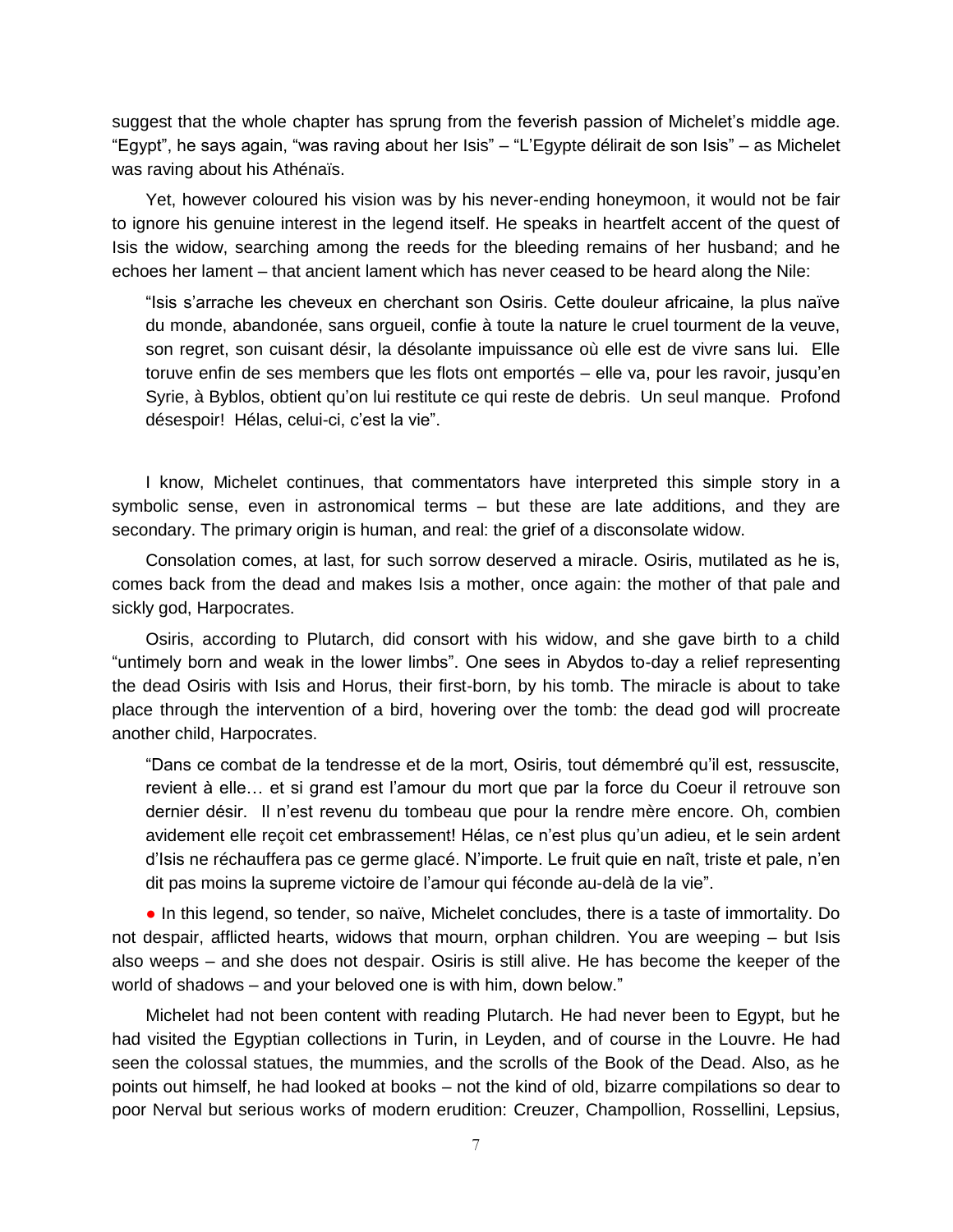and, above, all the great *Description*. All these books have plates – and Michelet picked up, ● among these plates, those which supported his views on Egyptian religion, or rather, which fed his private obsessions.

"Isis, the good genius, the queen of the heart, was enthroned as a woman, candidly adorned with her beautiful breast and all the attributes of fecundation. She wore the horns of the milk-giving cow – or perhaps it is the crescent of the moon, the restful moon which, at the end of a day of toil, brings men back to their beds, to their wives, and which regulates the periods of love. She also wore the scepter with a lotus on top – that is, the pistil of the flower of love. Such she appears in her temple at Philae, with all her attributes".

Michelet, as it seems, was fascinated • by the breast of Egyptian women, ever since he had read in Cailliaud's *Voyage à Meroe et au Fleuve blanc*, the following observation: "On the Upper Nile, women have the privilege of keeping, even in their old age, that beautiful shape which we admire on monuments – that very full, firm breast". In order to substantiate his remark, Cailliaud gives a picture of a woman from Sennâr – and Michelet comments: "that immutable breast, always erect, seems to offer the cup of immortality".

• And of course Isis is a real mother, not a virgin. Osiris is a real husband – you can't laugh at him (an oblique reference to Joseph and Mary). "C'est un mari dont on ne peut se moquer, mais réel et actif, de generation assidue, si amoureux de son Isis que cet amour surabondant féconde toute la nature". Horus is a real son, the living glory of love and marriage. The whole family, in Egypt, is on the altar.

• Finally, Isis wore a diadem in the shape of a vulture, "the rapacious bird which never says: enough – the vulture, symbol of death, that severe procuress who imposes love, and demands its constant renewal. The emblem of the mother – cow, which sometimes appears above the vulture's wings in this strange headdress, repeats the same lesson: love should renew life and renew it incessantly".

● "As I was writing this", Michelet adds, "with a heart full of these sublime myths, I was also looking for pictures of real, everyday life, which I could place side by side with them. One of these pictures struck me, and started me thinking. It is an engraving in Rossellini's *Monumenti civili*. A tenant farmer, followed by his cattle, comes to report to a scribe, who records the number of animals. The farmer, still a young man, as it seems, crosses his arms on his breast, in an attitude of respect. This scribe is obviously an agent of the King, or of the priests. At his feet, another figure lies prostrated, so low that he looks terrified, and imploring."

This picture starts a long, drawn-out discussion of the miserable condition of the Egyptian people. Where is Isis now, the good goddess whose story had been the comfort of these poor labourers – "la consolation sublime d'un peuple laborieux".

Alas, the popular religion, so touching, so consoling, - the religion issued from a woman's heart – has become a harsh, sacerdotal system.

● Here, in this plate from Champollion's *Monuments d'Egypte de de Nubie*, is an implacable Osiris. The dead are coming up the staircase to stand, one by one, before the judge. He has just condemned to Hell a miserable soul, which has been changed into a sow; it is now being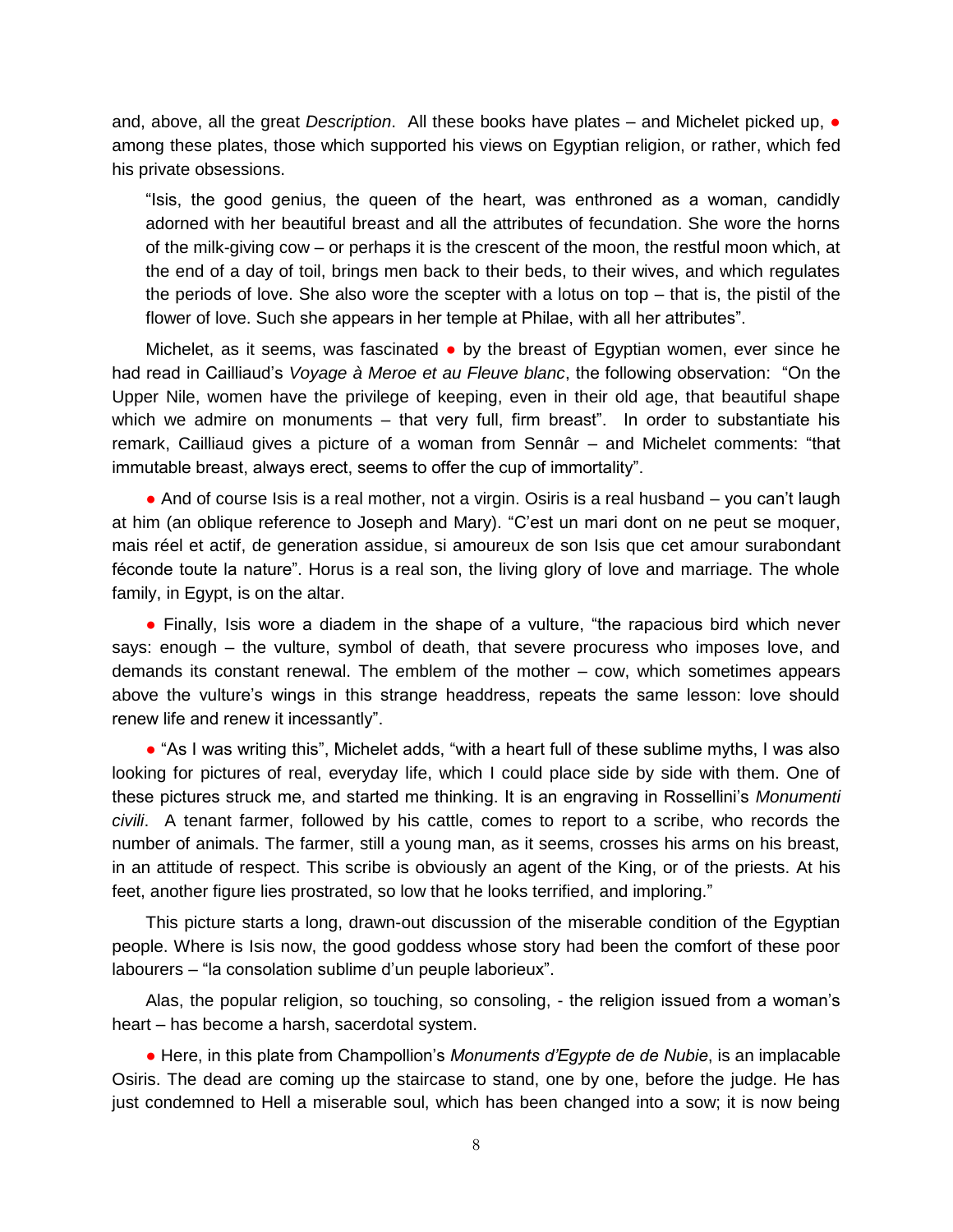carried away on a ship, under the charge of two malevolent demons (I can't make out, Michelet remarks, whether they are leopards or monkeys).

All this, alas, already prefigures the Christian times – the advent of a dry, severe, inhuman religion, hostile to nature and fertility : a religion of terror – for here we already have the casting out of devils and the Gandarene swine; and we face, already, the nightmares of the Christian Middle Ages.

Once again, Michelet is carried away by his wild prejudices and by his frantic compassion. Yet, towards the end of his life, he claimed that compassion was the key, the only key, to the understanding of the past; it had opened up for him those mysteries of Egypt which erudition had been trying in vain to elucidate. "I had", he reflected, "a very rare gift, and a very fecund one: the gift of tears. All those whom I bewailed, nations or gods, came alive again. This kind of naïve magic had an almost infallible efficacy. Others, for instance, had spelled out, deciphered Egypt, and excavated its graves; they had not recovered its soul. I found it. I found it in the heart of Isis, in the mutilated Osiris, in the long sufferings of the people of the Nile". He found it also, as we have seen, in the embracing of his young consort.

These avatars of Isis in XIXth century France, the maternal Isis of Nerval, the conjugal Isis of Michelet, should perhaps make us pause for a moment in conclusion. Have these reincarnations of the goddess any value, besides their literary and psychological interest? Before the historian dismisses them as sheer extravagance, he might notice that they evoke, at least, a distant but faithful echo: they still quiver with the impressions which the figure of Isis and her adventures made on the Ancients themselves. Nerval, after all, revived the emotions of Apuleius, and those of the initiates. As for Michelet, his exclusive concern with Isis' widowhood may look, at first, like the result of an erotic fixation; but in fact, one can hardly exaggerate the hold that the worship of Isis and her search for the scattered body of Osiris exerted upon the Greeks from the late Vth century down to the time of Plutarch, and beyond.

I am quoting from Professor Kirk's recent book on *Myth*; he goes on to stress that for the Egyptians themselves this drama of murder, dismemberment and piecemeal discovery had become central in the course of time: it was the core of popular religion, ritual, and mythology.

Even for the modern man, myth – at least those myths which have retained the seeds of emotion, have kept, at the same time, the chance of resurrection. Myths, Camus once said, are potentially alive; they are just waiting for us, calling to us to reincarnate them. Should a man, a single man, answer their call – and they offer us their sap and their savour – intact.

Barrès, for his part, was fond of claiming that intuition had an essential part to play in the understanding of history- for we do not penetrate the secrets of human souls unless we share, somehow, in their passions; and Barrès called to witness the incurably sensuous and sentimental Michelet. "Ill-informed as Michelet was about the Egyptians, such was the yearning of his heart towards them that they came back to life, more vividly than through all the learned dissertations of the specialists. Only the passionate are far-sighted. "Seuls verrons loin les passionnés".